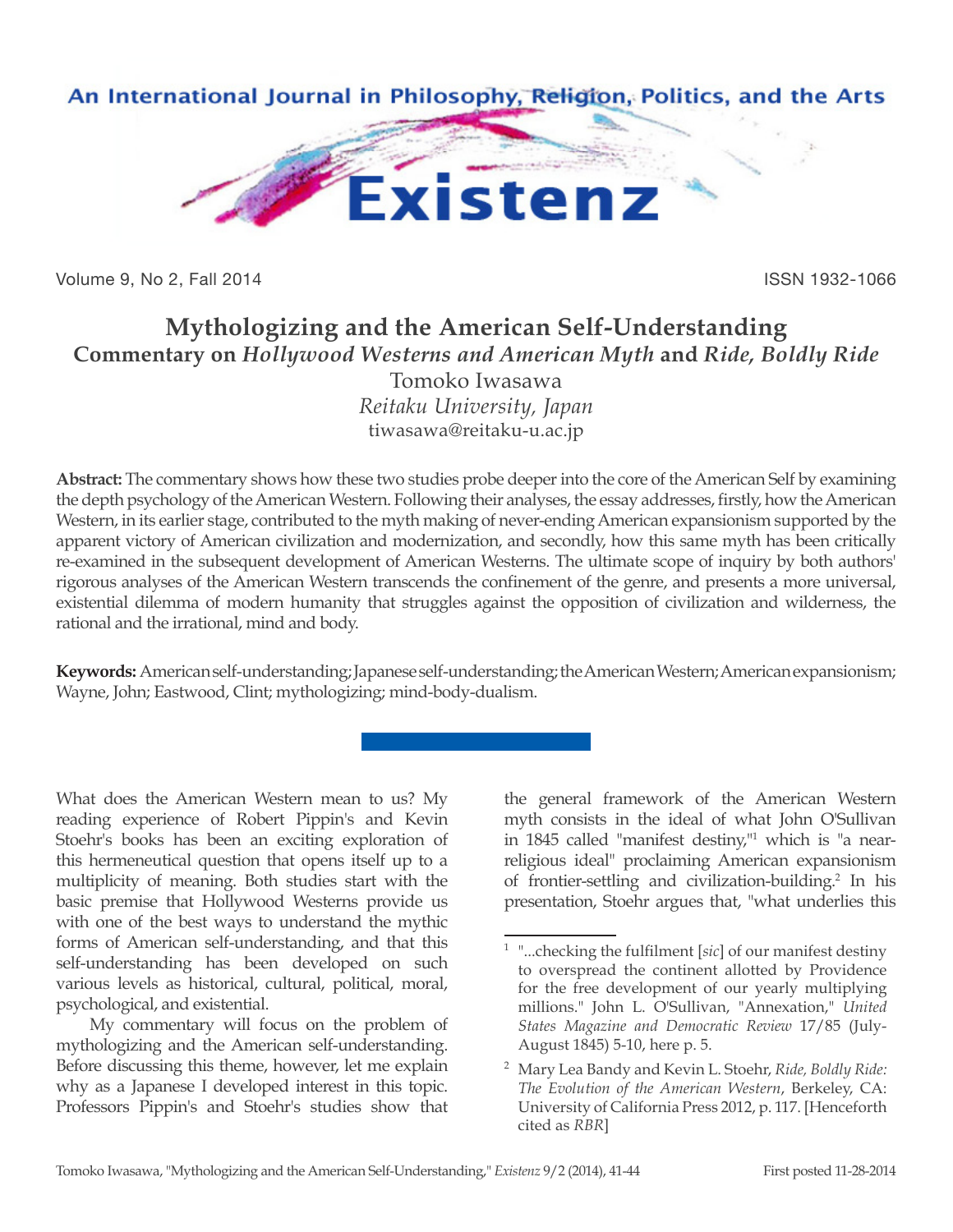American expansionism is the Enlightenment-inspired ideal of human social progress: the idea that humans can conquer the primitive wilderness, along with its native inhabitants who live amidst the wilderness, by using rationality and its resulting technology to create a reason-governed nation, a society based on law and order, one that stretches from coast to coast." However, this American expansionism did not stop at the American West coast as it expanded beyond the Pacific to the far West, which means that it expanded also to the islands of Japan. It may be said that Japan, another wilderness for America, was forced by Americans to "civilize" twice: in 1853 by Commodore Perry (when Japan opened itself to Western countries), and in 1945 by General MacArthur (when Japan was defeated in WWII). An American historian Bruce Cumings analyzes Perry's position in relation to then-popular manifest destiny:

Matthew Perry was "an awesome presence" on any quarterdeck, "ruthless, stiff-necked, the embodiment of Manifest Destiny." Not only a navy man but a diplomat with wide experience, Perry understood the historic importance of his mission from the beginning…and in typical midcentury fashion he linked his enterprise to the thread of westward progress which "broke in the hands of Columbus," but which he would again tie up to "the ball of destiny," rolling it forward until Japan is brought "within the influence of European civilization."<sup>3</sup>

In this historical background, the Japanese selfunderstanding cannot be irrelevant to the problem of American expansionism. Therefore, I appreciate this opportunity of discussing the spiritual depth of America by way of examining the American Western. It should be noted, however, that my analysis never means a "revenge by the Other," so to speak, but aims at a better understanding of our significant neighbor, America; for the hermeneutics of American self-understanding necessarily leads to a better self-understanding of the Japanese as well.

Now let me come back to the main subject: the problem of mythologizing and the American selfunderstanding. Robert Pippin points out the essential function of myth-making in developing a nation's collective identity:

Human beings make myths, tell stories about ancient times and great events, and call such times and

In the case of America, this myth has been the myth of never-ending American expansionism, supported by the undoubted victory of American civilization and modernization. As impressively expressed by the two studies, this Enlightenment-inspired American myth has been developed by creating an ideological dualism of civilization vs. wilderness, rationality vs. irrationality, non-violence vs. violence, democracy vs. aristocracy, and the egalitarian vs. the hierarchical: the former being the official ideal that Americans should pursue by all means, and the latter being the evil opponent that they should eradicate completely from the society.

Mythologizing is a psychological requirement necessary for a shared political identification. Or, it might be even said that a nation's history fundamentally consists, more or less, in this kind of mythologizing; for, insofar as a nation is a political unity, it always requires a plausible story, a legend, which can be held in common by its members as their original identity. However, "this glorifying legend," according to Pippin, "is also quite likely a fantasy, and there will come a time when the less glorious truth must out, or when it at least powerfully threatens to be revealed" (*HW* 97). Here, 'mythologizing' might be defined, following Jaspers, as a mental situation clouded by irrational emotions so as to completely lose its critical rationality; when this happens, one adheres to ideology as the unquestionable truth.<sup>5</sup> The American expansionism

<sup>3</sup> Bruce Cumings, *Dominion from Sea to Sea: Pacific Ascendancy and American Power*, New Haven, CT: Yale University Press 2009, p. 84.

<sup>4</sup> Robert B. Pippin, *Hollywood Westerns and American Myth: The Importance of Howard Hawks and John Ford for Political Philosophy*, New Haven, CT: Yale University Press 2010, p. 61. [Henceforth cited as *HW*]

<sup>5</sup> In his essay, "Reason and Irrationality in Our Historic-Political Knowledge," Karl Jaspers calls our attention to the dilemma of never-ending ideological interpretations of reality: "The question always remains how ideologies are related to reality. Ideologies are products of thought; reality is the realm of action. Thinking itself is reality, though not unequivocally so; it detaches itself from reality, so as to produce two realities: the interpretation and that which is interpreted. In no case is an object of ideological interpretation identical with the reality occupied by its convinced protagonist…. The fact that we interpret reality and ourselves, and are human only by so doing, confronts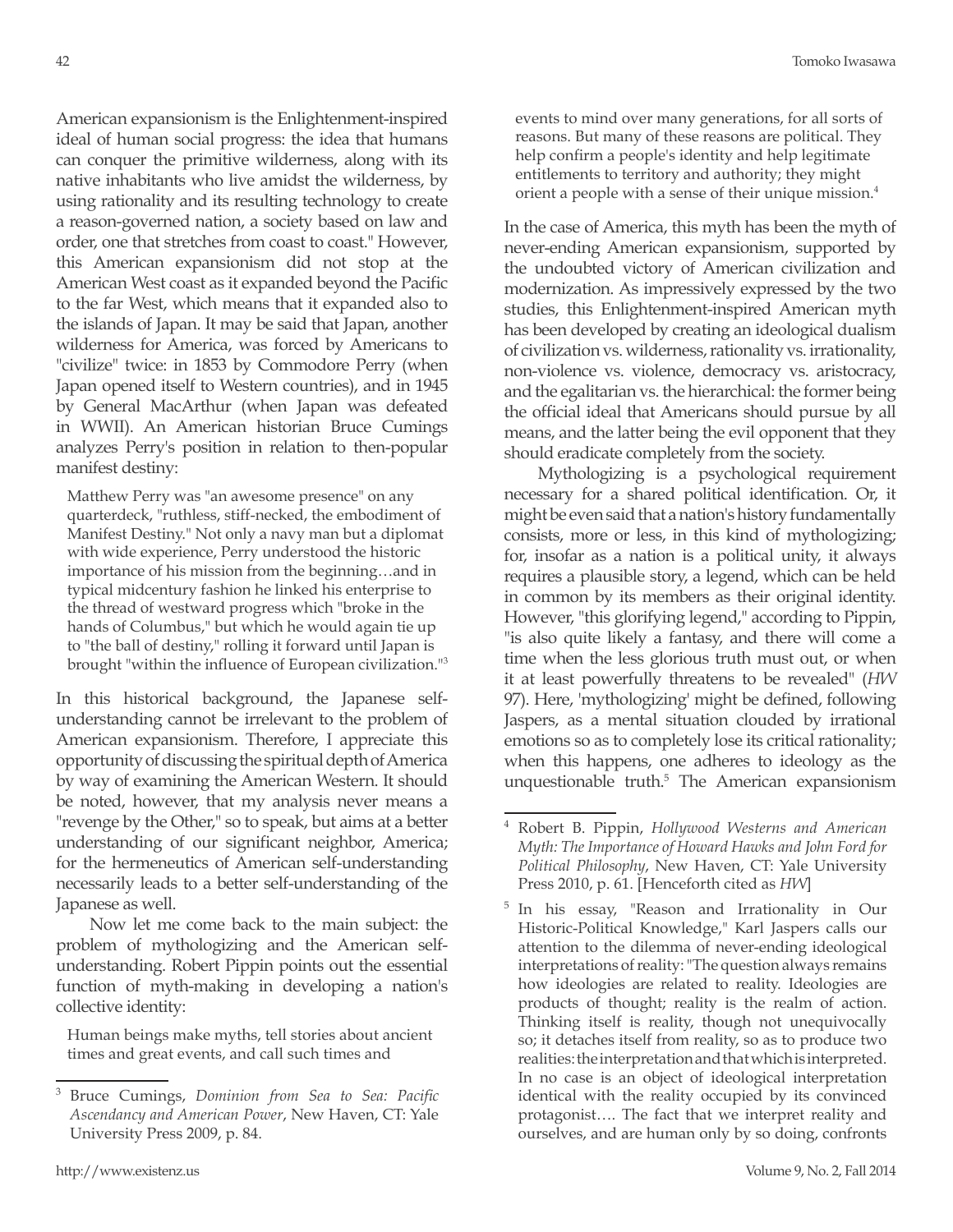is based on the myth of the expansion of American rationality, but this very act of mythologizing stems from irrational emotions, so it is very contradictory. This contradiction of mythologizing is impressively expressed in one of Hollywood's most famous lines in *The Man Who Shot Liberty Valance* (John Ford, 1962); the newspaperman proclaiming to Ranse Stoddard: "No, sir. This is the West, sir. When the legend becomes fact, print the legend." Kevin Stoehr asserts that "this line is a crystallization of the Western's perennial tension between myth and reality, between realism and romanticism; a dialectic that underlies the genre as a whole" (*RBR* 214). Indeed, this tension is never simple, for the newspaperman's statement reveals to us our own dilemma that we human beings, as being political, need myths (legends) for assuring our collective identity, but at the same time, we know that these myths contain untruths. The problem of myth and collective identity thus raises several psychological questions: As political beings, is it required that we keep living with a lie? Can we withstand it over time? What influences does it have on our collective consciousness (or sub-consciousness) if such a lie keeps suppressing our psyche? What, for example, happened in the American case? These questions, then, lead to a more general question of how to understand history: In the first place, can there be any objective interpretation of history—not distorted by a victor's justice, but founded on a truth?

As meticulously analyzed by the two studies, what is interesting about the American Western is that the genre itself, through its historical development, has expressed a deepening process of this psychological dilemma, and thus provided an opportunity of critically reflecting the American Self. *The Searchers* (John Ford,

us with an abysmal dilemma—for interpretation never comes to an end" (Karl Jaspers, *The Atom Bomb and the Future of Man*, Chicago, IL: University of Chicago Press 1963, p. 275). "Jaspers knows the frailty of our thinking that easily creates ideologies excluding other views than our own," to which the act of mythologizing also belongs. "Facing such reality, Jaspers contends that philosophical faith alone yields clarity to 'the perversion of reason,' the lack of critical rationality, or rationality perverted by emotions and propaganda" (Tomoko Iwasawa, "Philosophical Faith as the Will to Communicate: Two Case Studies in Intercultural Understanding," in *Philosophical Faith and the Future of Humanity*, eds. Helmut Wautischer, Alan M. Olson, and Gregory J. Walters, Dordrecht, Heidelberg, New York: Springer 2012, p. 350).

1956), for example, leads us to "a direct confrontation with the fact that the origin of the territorial United States rests on a virulent racism and genocidal war against aboriginal peoples" (*HW* 104), by shockingly depicting the racist hatred of the John Wayne character. Also, *The Man Who Shot Liberty Valance* reveals the deception of American-modernization-myth by debunking the fact that "the establishment of any legal order, of whatever doctrine, even liberal-democratic and humanist, must be illegal, violent, unjust, and brutal, and a society must find a way to represent *that fact* to itself as a national memory" (*HW* 101). Thus the Hollywood Western, which was once a driving force of creating a rosy American myth, has turned out to criticizing their own myth-making, especially after WWII, by revealing "the intentional deceptions and falsehoods that lie behind the myth of the Western hero" (*RBR* 161). It is this self-debunking characteristic of the Hollywood Western, with a strong aversion to any hypocrisy, that has provided this genre with the powerfulness to delve into the psychological as well as the existential depth of humanity.

This psychological and existential deepening has been significantly developed by what Stoehr calls the postmodern American Western, represented by Eastwood Westerns. He contends that,

Unlike John Wayne and his typical association with America's dominant ideas and values, Eastwood tended toward characters who were antiheroes, driven toward revenge and killing for reasons that had little to do with building or defending a growing civilization. [*RBR* 243]

The Eastwood Western is no longer interested in the big story of American civilization and modernization; rather, it debunks the hypocrisy lying behind such an Enlightenment-inspired ideal, severely criticizing the abstract, vacant ideology that humans can eventually conquer the primitive wilderness—the wilderness of natural world, of aboriginal peoples, and, above all, of their own inner nature, i.e., wild passions. It can be said that the Eastwood Western is a strong counterargument to the modern Western idea of mind-body dualism that presupposes the unshaken victory of the rational  $(= \text{mind}, \text{ the conscious})$  over the irrational  $(= \text{body}, \text{$ the unconscious). Eastwood emphasizes throughout his films that such rationality-based understanding of humanity does not give us a truth, that it is a lie; if we seriously want to change ourselves and society, we need to confront the reality, not ideals, of humans who,